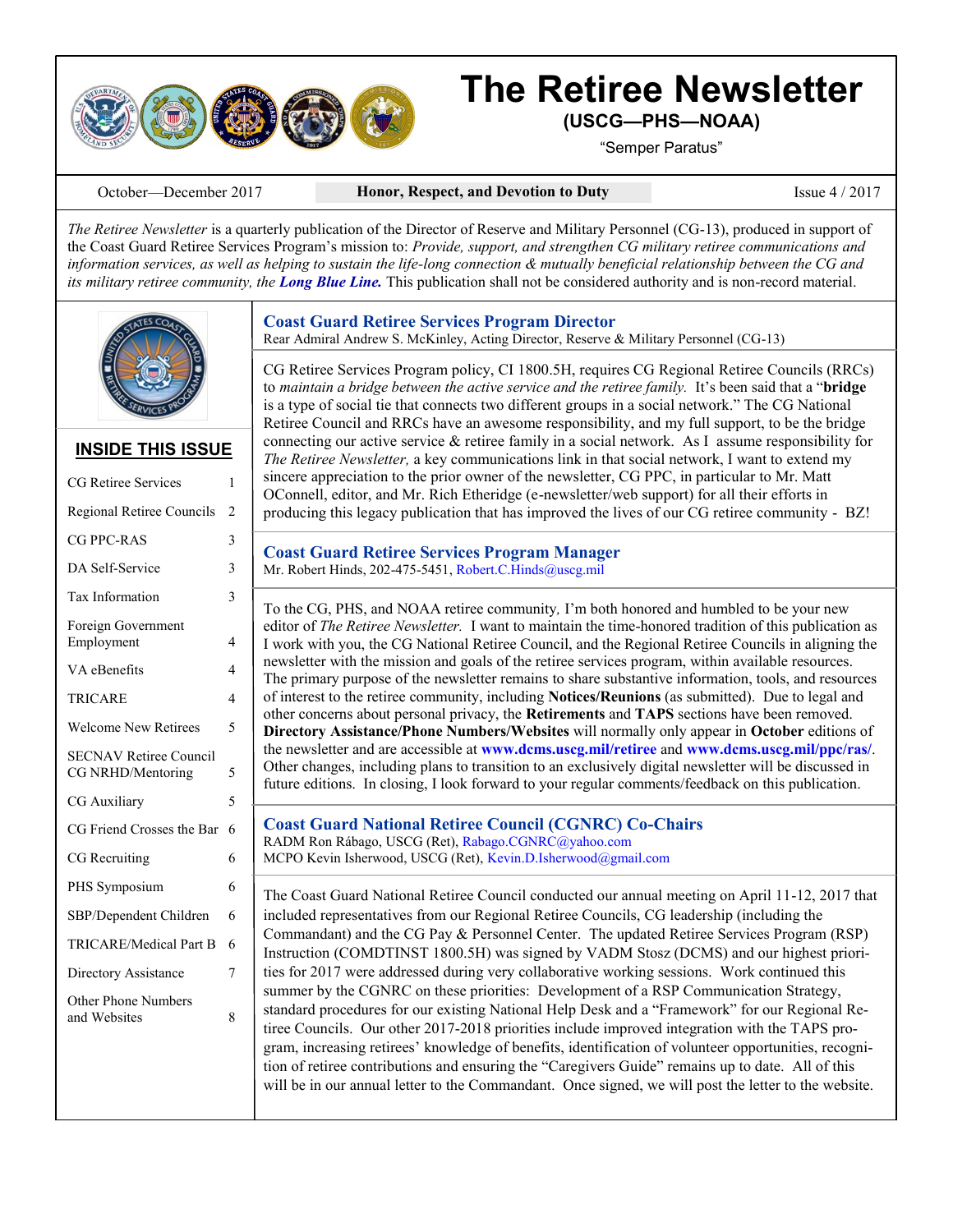

# **Coast Guard Regional Retiree Councils (RRCs)**

www.dcms.uscg.mil/retiree



#### **CG Regional Retiree Council Responsibilities** community. **RRC RRC Co-Chair E-Mail** North East Tom Hall tadahall@msn.com Capital Area David Bernstein dberns01@gmail.com John Milkiewisz locke45@hotmail.com Yorktown Al Buechler abuechler1@cox.net<br>Dave Bunch dcbunch52@verizon  $dcbunch52@verizon.net$ East Cent,FL Barry Compagnoi barrycompagnoni@gmail.com Ted Stacy cstacy@cfl.rr.com Jacksonville Mike Rosecrans m.rosecrans@gmail.com Bobby Wester bwester2549@aol.com Miami Glen Grahl gfgrahl@aol.com<br>Marc Fagenbaum Marc.M.Fagenbaum Marc.M.Fagenbaum@uscg.mil San Juan Ignacio Rivera captrivera42@hotmail.com John Mast john.a.mast@gmail.com Tampa Bay Don Goldstein DGoldstein1@tampabay.rr.com LeRoy Dennison LeRoy@dennison.com Mobile Terry Gilbreath tgilbreath@asdd.com Charlie Womack chwomack@gmail.com New Orleans Jim Montgomery jamesmontgomery@usa.net Paul Siebenkittel psiebenkittel@netzero.com St. Louis Keith Livingstone bassbolt@yahoo.com Becky Livingstone rebalivingstone@att.net Cleveland Regis Cooney cgret@att.net Northern CA Salvador Romo sromojr40@yahoo.com David Swanson ddswanson@msn.com Northwest RADM Bert Kinghorn CoChairs@cgretirenw.org Phil Johnson CoChairs@cgretirenw.org Kodiak Robert Lachowsky roblachowsky@yahoo.com John Whiddon jbwhiddon52@gmail.com Hawaii Rod Schulz rschultz369@gmail.com **CG Regional Retiree Council Co-Chairs**

# **In accordance with CG Retiree Services Program, CI 1800.5H,**

https://media.defense.gov/2017/Apr/27/2001738867/-1/-1/0/ CI\_1800\_5H.PDF**, RRCs have the following responsibilities:**

- Maintain a bridge between the active service and the Retiree family providing information to the supported military retiree community that includes, but is not limited to communicating retiree program news, disseminating information from the appropriate resource office on active duty service activities, events of interest to retirees, updates, and changes pertaining to retiree benefits and services.
- Serve as a communication link between the supported CG retiree community and a sponsoring regional active duty command such as a base or major training command. The sponsoring command provides the needed resources, including an active duty retiree services coordinator, to support this communication link and collaborate with the RRC to communicate, in an effective/timely manner, key information of interest to the supported retiree
- Operate a National Retiree Help Desk (NRHD) to respond to inquiries from the world-wide CG military retiree community - "connecting" individuals with needed retiree services information/ resources. The NRHD is administered and operated by the Capital Area CG Retiree Council (CACGRC).
- Foster military service collaboration and increase program effectiveness by maintaining close relationships with DoD military service retiree activity offices within the local geographical area. Keep abreast of local military events sponsored by DoD, such as retiree appreciation days or other activities of interest and that share that information with CG retirees in the region.

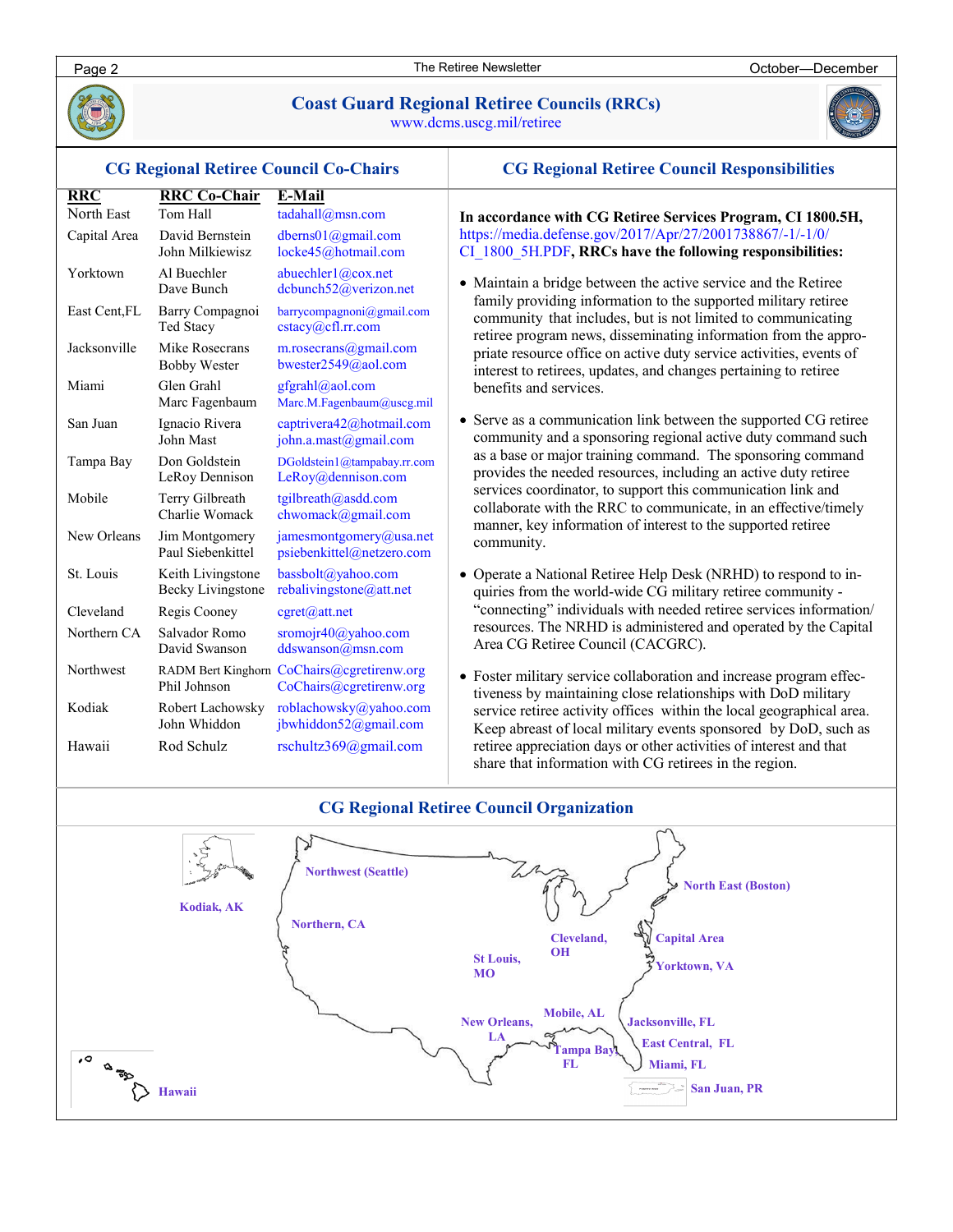

**CG Pay & Personnel Center, Retiree & Annuitant Services (PPC-RAS) www.dcms.uscg.mil/ppc/ras/** 



See retiree-related news updates at: **www.dcms.uscg.mil/ppc/news/Tag/83799/retirement/** 

Under the general direction and supervision of the PPC Operations Division, the Chief, PPC RAS Branch shall:

- Provide personnel and pay support and services to USCG, USCGR, PHS, and NOAA retirees and annuitants.
- Provide pay support to former spouses covered under the Former Spouse Protection Act (FSPA).
- Provide determinations of ID card eligibility for former spouse initial determinations, incapacitated children, parents and parents-in-law.
- Provide complete paperwork and manage all Coast Guard Reserve personnel accounts once they've entered the RET-1 (Retired, With Pay at Age 60) status and RET-2 (Retired, Awaiting Pay at Age 60) status.
- Execute alimony, child support, bankruptcy, and IRS tax levy garnishments.
- Provide accounting reports to Coast Guard Headquarters, Finance Center, the Financial Accounting and Review branch, and other internal stakeholders.
- Provide reports to outside stakeholders, i.e. Internal Revenue Service, Census Bureau, as requested.
- Provide complete paperwork and manage all Coast Guard Reserve personnel accounts once entered as complete.
- Mail Retirement and Spousal Retirement Certificates for all Coast Guard retirees.

**Direct Access II Self Service for Retirees, Annuitants, and Former Spouses Make sure you review your account at least once each year to ensure your correspondence address, financial institution, beneficiary, and other information are correct.** 

Self-Service is accessible at www.dcms.uscg.mil/ppc/ras/gp/, where you can perform the functions listed below. If you don't have internet access or need more assistance, contact PPC Customer Care at 1-866-772-8724 or email at ppc-dg-customercare@uscg.mil

[View My Payslip](https://portal.direct-access.us/psp/EPPRD/EMPLOYEE/HRMS/c/CG_HRMS_EXT_(GBL).CG_GP_SS_EE_PSLP.GBL?PORTALPARAM_PTCNAV=CG_GP_SS_EE_PSLP_GBL&EOPP.SCNode=EMPL&EOPP.SCPortal=EMPLOYEE&EOPP.SCName=ADMN_CG_RETIRED_PAY_SELF_SERVI&EOPP.SCLabel=CG%20Retired%20Pay%20Self%) 

This link will allow you view/download all your available Payslips.

[View My 1099R](https://portal.direct-access.us/psp/EPPRD/EMPLOYEE/HRMS/c/CG_HRMS_EXT_(GBL).CG_GP_SS_EE_1099R.GBL?PORTALPARAM_PTCNAV=CG_GP_SS_EE_1099R_GBL&EOPP.SCNode=EMPL&EOPP.SCPortal=EMPLOYEE&EOPP.SCName=ADMN_CG_RETIRED_PAY_SELF_SERVI&EOPP.SCLabel=CG%20Retired%20Pay%20Sel)  This link will allow you to view/download all your available 1099R tax documents.

[View/Change My Phone Number\(s\)](https://portal.direct-access.us/psp/EPPRD/EMPLOYEE/HRMS/c/CG_HRMS_EXT_(GBL).CG_PERSONAL_PHONE.GBL?PORTALPARAM_PTCNAV=CG_PERSONAL_PHONE_GBL&EOPP.SCNode=EMPL&EOPP.SCPortal=EMPLOYEE&EOPP.SCName=ADMN_CG_RETIRED_PAY_SELF_SERVI&EOPP.SCLabel=CG%20Retired%20Pay%20Sel) 

This link will allow you to view/change your phone #s.

[Change My Delivery Options](https://portal.direct-access.us/psp/EPPRD/EMPLOYEE/HRMS/c/CG_HRMS_EXT_(GBL).CG_GP_SS_EE_DELOPT.GBL?PORTALPARAM_PTCNAV=CG_GP_SS_EE_OPTOUT_GBL&EOPP.SCNode=EMPL&EOPP.SCPortal=EMPLOYEE&EOPP.SCName=ADMN_CG_RETIRED_PAY_SELF_SERVI&EOPP.SCLabel=CG%20Retired%20Pay%20S)  This link will allow you to change delivery options for communications.

[View/Change My Email Address](https://portal.direct-access.us/psp/EPPRD/EMPLOYEE/EMPL/c/CG_PORTAL_EXTENSIONS.CG_SS_EMAIL.GBL?PORTALPARAM_PTCNAV=CG_SS_EMAIL&EOPP.SCNode=EMPL&EOPP.SCPortal=EMPLOYEE&EOPP.SCName=ADMN_CG_RETIRED_PAY_SELF_SERVI&EOPP.SCLabel=CG%20Retired%20Pay%20Self%20Service&E)  This link will allow you to view/change your email addresses stored in the Retired Payroll system.

[View My Final Pay Beneficiary](https://portal.direct-access.us/psp/EPPRD/EMPLOYEE/HRMS/c/CG_HRMS_EXT_(GBL).CG_SS_FIN_BENEF.GBL?PORTALPARAM_PTCNAV=CG_SS_FINAL_BENEF_GBL&EOPP.SCNode=EMPL&EOPP.SCPortal=EMPLOYEE&EOPP.SCName=ADMN_CG_RETIRED_PAY_SELF_SERVI&EOPP.SCLabel=CG%20Retired%20Pay%20Self%)  This link allow you to view your Final Pay Beneficiaries.

[View/Print Affordable Care Act \(ACA\) Forms](https://portal.direct-access.us/psp/EPPRD/EMPLOYEE/PSFT_HR/c/CG_HRMS_EXT_(GBL).CG_SS_ACA_FORMS.GBL?PORTALPARAM_PTCNAV=CG_SS_ACA_FORMS_GBL&EOPP.SCNode=EMPL&EOPP.SCPortal=EMPLOYEE&EOPP.SCName=ADMN_CG_RETIRED_PAY_SELF_SERVI&EOPP.SCLabel=CG%20Retired%20Pay%20Self)  This link will allow you to view/print ACA Forms. [View/Print My Year End Forms](https://portal.direct-access.us/psp/EPPRD/EMPLOYEE/HRMS/c/CG_HRMS_EXT_(GBL).PY_SS_YE_CONS_USA.GBL?PORTALPARAM_PTCNAV=PY_SS_YE_CONS_USA_GBL&EOPP.SCNode=EMPL&EOPP.SCPortal=EMPLOYEE&EOPP.SCName=ADMN_CG_RETIRED_PAY_SELF_SERVI&EOPP.SCLabel=CG%20Retired%20Pay%20Sel) 

This link will allow you to access your year-end ACA, W2, and 1099R forms and choose not to receive a paper copy of your tax forms in the mail.

[View/Change My Mailing Address](https://portal.direct-access.us/psp/EPPRD/EMPLOYEE/HRMS/c/CG_HRMS_EXT_(GBL).CG_HR_HOME_MAILING.GBL?PORTALPARAM_PTCNAV=CG_HR_HOME_MAILING_GBL&EOPP.SCNode=EMPL&EOPP.SCPortal=EMPLOYEE&EOPP.SCName=ADMN_CG_RETIRED_PAY_SELF_SERVI&EOPP.SCLabel=CG%20Retired%20Pay%20S)  This link will allow you to view and make changes to your mailing address.

[Change My EFT/Direct Deposit](https://portal.direct-access.us/psp/EPPRD/EMPLOYEE/HRMS/c/CG_HRMS_EXT_(GBL).CG_GP_SS_EE_NPD.GBL?PORTALPARAM_PTCNAV=CG_GP_SS_EE_NPD_GBL&EOPP.SCNode=EMPL&EOPP.SCPortal=EMPLOYEE&EOPP.SCName=ADMN_CG_RETIRED_PAY_SELF_SERVI&EOPP.SCLabel=CG%20Retired%20Pay%20Self%20)  This link will allow you to view and make changes to your EFT/Direct Deposit.

[Change My Voluntary Deductions](https://portal.direct-access.us/psp/EPPRD/EMPLOYEE/HRMS/c/CG_HRMS_EXT_(GBL).CG_GP_SS_ERNDED.GBL?PORTALPARAM_PTCNAV=CG_GP_SS_ERNDED_GBL&EOPP.SCNode=EMPL&EOPP.SCPortal=EMPLOYEE&EOPP.SCName=ADMN_CG_RETIRED_PAY_SELF_SERVI&EOPP.SCLabel=CG%20Retired%20Pay%20Self%20)  This link will allow you to view, add, change, or stop your voluntary deductions.

[Change My Password](https://portal.direct-access.us/psp/EPPRD/EMPLOYEE/EMPL/c/MAINTAIN_SECURITY.CHANGE_PASSWORD.GBL?PORTALPARAM_PTCNAV=PT_CHANGE_PASSWORD_GBL&EOPP.SCNode=EMPL&EOPP.SCPortal=EMPLOYEE&EOPP.SCName=ADMN_CG_RETIRED_PAY_SELF_SERVI&EOPP.SCLabel=CG%20Retired%20Pay%20Self)  This link will allow you to view/change your password and set your Forgot Password security question/answer.

[Change My Federal & State Tax](https://portal.direct-access.us/psp/EPPRD/EMPLOYEE/HRMS/c/ROLE_EMPLOYEE.GPUS_W4_DATA.GBL?PORTALPARAM_PTCNAV=HC_GPUS_W4_DATA_GBL&EOPP.SCNode=EMPL&EOPP.SCPortal=EMPLOYEE&EOPP.SCName=ADMN_CG_RETIRED_PAY_SELF_SERVI&EOPP.SCLabel=CG%20Retired%20Pay%20Self%20Service)  This link allows you to view/change your W-4 information.

**Federal and State Income Tax** - The 1099R's will be issued in January 2018. Please ensure your home mailing address is correct so the forms will be mailed to the correct address. The Affordable Care Act forms 1095-B will also be mailed out in January 2018. These forms will need to be filled with your federal income tax.

**State Income Tax** – Be sure to check your state tax withholding. If you move during a given period, be sure to also update your state tax information. It is not automatically changed when you change your home mailing address. If you are not withholding state tax, your state of residence is where the taxable gross will be reported. State tax cannot be refunded as it is paid out on a monthly basis and 1099R's will not be corrected to show a different state. To obtain any money that may be due, contact the local Department of Revenue.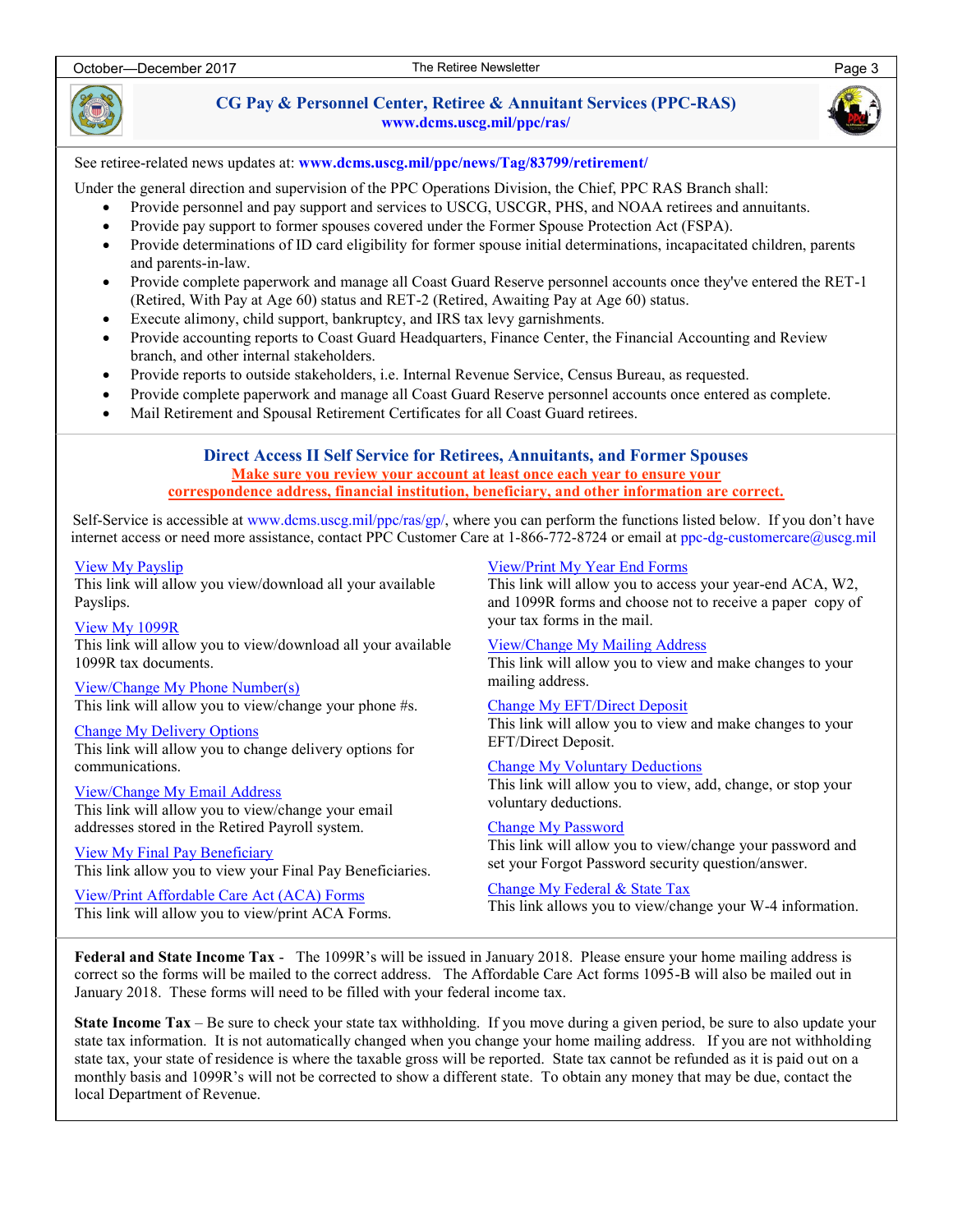#### **Foreign Government Employment of Retired Uniformed Service Personnel** By Bob Hinds, CG Retiree Service Program Manager

**General:** The Emoluments Clause is a Constitutional restriction that prohibits a person "holding any office of profit or trust" in the federal government from accepting any gift, emolument, office, or title of any kind from any king, prince, or foreign state without the consent of Congress. The Emoluments Clause prohibits receipt of consulting fees, gifts, travel expenses, honoraria, or salary by active-duty, reserve, and Retired Uniformed Service Personnel (**RUSP**), including USCG, NOAA, and PHS personnel, unless Congressional consent is first obtained. Federal law grants blanket Congressional approval on the condition that these personnel get permission of the Secretary concerned and the Secretary of State (DoS), PRIOR to accepting employment. Failure to obtain prior approval may result in irrevocable loss of pay, allowances, and benefits (including Retired Pay or any Reserve compensation, including retirement point credit) for all periods employed by a foreign government (e.g., no retroactive approvals). There are U.S operated companies that are totally or partially foreign government owned (e.g. Qatar Airways is 100% foreign owned).

**Requesting Approval:** CG military retirees must submit a written request for approval to the Director of Reserve and Military Personnel (CG-13), approving authority for DHS and the Commandant. Prior to submitting requests, contact Mr. Robert Hinds, CG Retiree Services Program Manager, at 202-475-5451 or email at [Robert.C.Hinds@uscg.mil.](mailto:Robert.C.Hinds@uscg.mil) Mr. Hinds will provide additional guidance on the approval process (normally 6-8 weeks) and a sample letter and forms. Requests should be addressed to:

COMMANDANT, U. S. COAST GUARD 2307 MARTIN LUTHER KING JR AVE SE STOP 7907 WASHINGTON, DC 20593-7907

**NOAA POC**:U.S. Department of Commerce, Ethics Law and Programs Division, Office of General Counsel, 14th Street & Constitution Avenue, NW, Washington, DC 20230, Office: (202) 482-5207, Current POC: David Brodian, Attorney-Advisor .

**PHS POC:** Division of Commissioned Corps Personnel & Readiness, ATTN: Chief (currently CDR Tracy Farrill, PHS), Officer Support Services, U.S. Public Health Service, 1101 Wootton Pkwy, Plaza Level, Rockville, MD, 20852, Phone: 240-276-8233.



In March 2007, the President's Commission on Care for Returning Wounded Warriors was established by Executive Order 13426. The Commission recommended creation of a Web portal that would provide service members, Veterans, their families, and authorized caregivers with a single signon, central access point to clinical and benefits information. The *VA eBenefits Personal Web Portal* is the result of the Commission's recommendation. eBenefits users can check the status of compensation packages, compensation & GI Bill payments, and claim status, apply for VA programs, request home loan certificates, and access employment and other resources.

# **eBenefiits** *- Have YOU registered?*

**ALL active duty/veteran service members and authorized caregivers are encouraged to create an eBenefits account.**  There are two account types (Basic and Premium). The Basic Account provides limited accessibility. The Premium Account is recommended and there are three methods of registration:

- Online at **www.va.gov** (click on eBenefits) or **www.ebenefits.va.gov** using a CAC card.
- At a VA Regional Office. VARO locations are accessible at: **www.benefits.va.gov/benefits/offices.asp**.
- With a MyPay PIN, which may be requested through **www.ebenefits.va.gov**.

For answers to questions and further assistance you may contact VA eBenefits Customer Support at: 1-800-983-0937

#### **Upcoming Changes to TRICARE www.tricare.mil/About/Changes**

The Military Health System (MHS) is modernizing TRICARE to better serve you and respond to changes in law and policy. Most provisions will go into effect on January 1, 2018, with full implementation occurring on January 1, 2019.

#### **Annual Consent for Automatic Prescription Refills Begins Sept. 1**

#### **www.tricare.mil/CoveredServices/BenefitUpdates/Archives/08\_16\_17\_Annual\_Consent\_for\_Prescription\_Refills**

Beginning 01 September 2017, Express Scripts will need annual consent from patients who want to receive automatic refills of their maintenance medications enrolled in TRICARE Pharmacy Home Delivery. This means that just before one of your prescriptions runs out of refills, Express Scripts will reach out to you to find out if you would like your doctor to be contacted to renew the prescription and if you'd like to continue in the Automatic Refill program.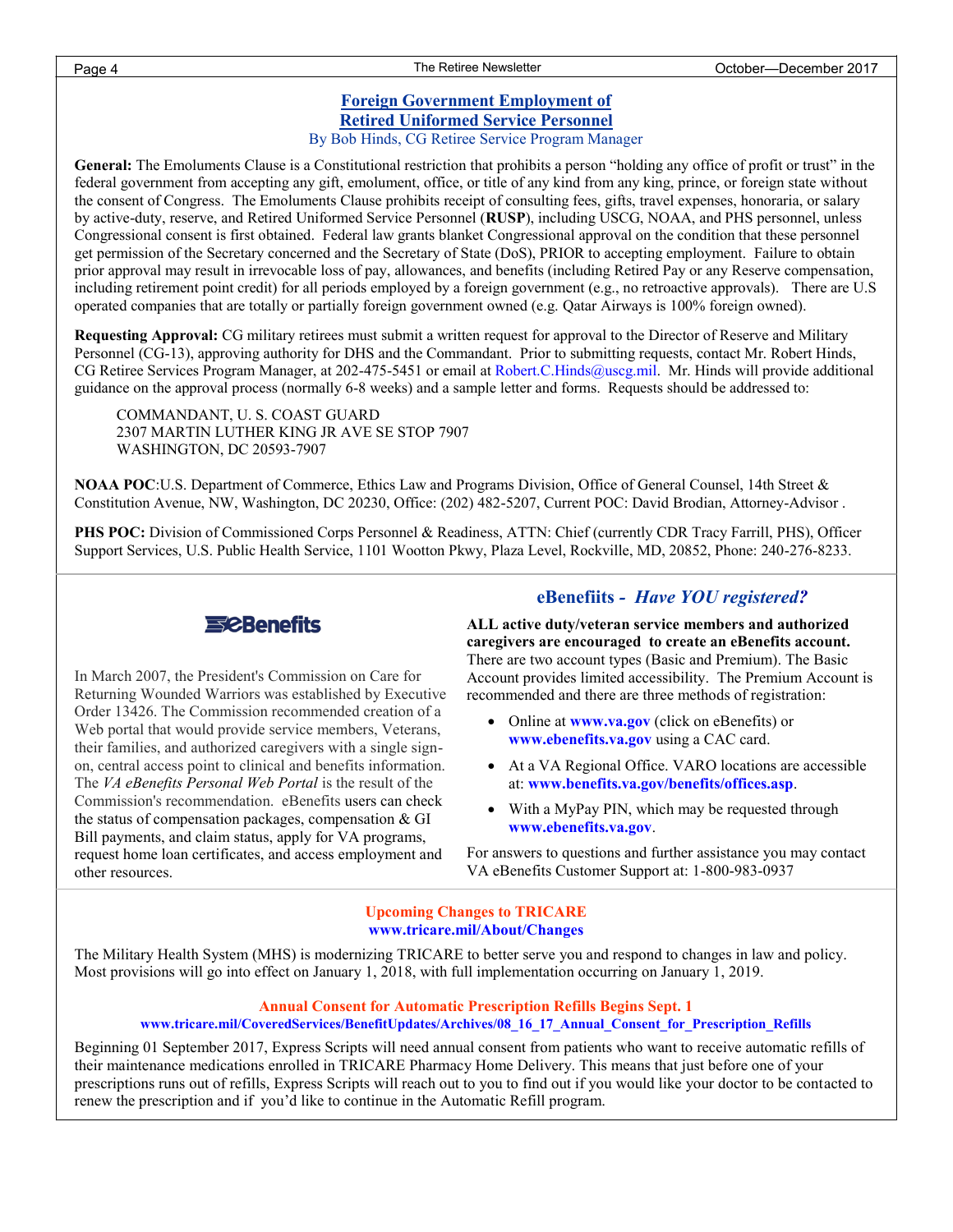#### **Welcome Aboard to New Retirees**

To the more than 1,000 CG military members and their family who have joined the CG military retiree community since the last edition of *The Retiree Newsletter*, April 2017 - CONGRATULATIONS AND WELCOME ABOARD! The mission of the CG Retiree Services Program is to: *Provide, support, and strengthen CG military retiree communications, information services, and other retiree services. Support the life-long connection and mutually beneficial relationship between the Coast Guard and its military retiree community, the long blue line.* CDR Gary Thomas, USCG (Ret), Capital Area CG Retiree Council, is one of the many dedicated CG Regional Retiree Council members putting words into action, as he leads the CG mentoring initiative discussed below. As Gary said, there are a "huge repository of skills, knowledge, and networks within the retiree community that could substantially benefit CG members transitioning to civilian life." Please consider joining a Regional Retiree Council and, most importantly, "stay-connected" with the CG as you close one chapter and *TELL THE REST OF YOUR STORY!* 

# **CG Retiree Council Presentations at 2017 SECNAV Retiree Council Meeting**

#### **By CAPT David Bernstein, USCG (Ret),** dberns01@gmail.com

CAPT David Bernstein, Co-Chair of the Capital Area CG Retiree Council (CACGRC), and CDR Gary Thomas, CACGRC, were invited to make presentations at the SECNAV Retiree Council meeting on 20 Aug 2017, addressing two questions: *What is your organization doing or planning to do for retirees? What can the Council do to facilitate that?* 

**CG National Retiree Help Desk (NRHD):** CAPT Bernstein provided a synopsis of the origin, function, implementation, and current state of the CG Retiree National Help Desk (NRHD), sharing that the NRHD was established by the CACRC in 2006 to help CG Retirees connect with needed resources to address their questions/concerns. The NRHD is staffed by volunteers who each stand one week *virtual* watches, 24/7, 365 days per year, monitoring and responding to messages left on the NRHD 800/202 V-Mail and G-Mail boxes. NRHD watch-standers serve only to *connect* CG Retirees with needed resources and do not offer personal opinions. The NRHD has responded to 500+ requests for help each year and is now formalized within the CG Retiree Services Program, as an activity of the CG National Retiree Council.

**CG Mentoring Initiative:** CDR Gary Thomas, USCG (Ret), provided a synopsis of the CG Mentoring initiative, based on an awareness of the huge repository of *untapped* skills, knowledge, and networks within the CG retiree community that could substantially benefit CG military members transitioning to "civilian" life. This would include help with job search, resuming writing, interviewing, and other "post CG" events. Transitioning members would be accompanied by a "mentor" who would support and advise them as retirement approaches. Simply put, CG members deserve support like the "Marine for Life Network (M4L)." CDR Thomas shared that the CG Regional Retiree Councils around the U.S. would carry out the mentoring program, drawing on retired CG resources in their AOR. Since the mentoring initiative is in an early stage of development, there are challenges which must be considered in implementation, including: access to contact information; connecting with transitioning/ recently retired members; and PII issues. The CACGRC would conduct the "proof of concept" of the CG Mentoring Initiative. CDR Gary Thomas's e-mail: GMThomas@aol.com

The USN does not have similar activities and the SECNAV Retiree Council expressed interest in both, thanked CAPT Bernstein and CDR Thomas for their presentations, and looks forward to continued collaboration with the Coast Guard.

### **Coast Guard Auxiliary**

#### **By Bob Hinds, CG Retiree Service Program Manager**

The United States Coast Guard (USCG) Retiree Services Program serves retired members of the USCG active duty and Reserve, United States Public Health Service (USPHS), and National Oceanic and Atmospheric Administration (NOAA). There is also another retired component of the Coast Guard, the Auxiliary. A [uniformed component](https://en.wikipedia.org/wiki/Auxiliaries) of the USCG, it was established by Congress on 23 June 1939, as the U[SCG Reserve](https://en.wikipedia.org/wiki/United_States_Coast_Guard_Reserve) (USC Title 14, Section 2). In 1941, it was re-designated as the USCG Auxiliary. The Auxiliary exists to support any USCG mission (USC Title 14, Section 822), limited by the Commandant to exclude roles that require "direct" law enforcement or military engagement. There are more than 30,000 members of the Auxiliary who collectively contribute over 4.5 million hours of service each year and complete nearly 500,000 missions in service to the USCG. Every year, Auxiliarists help to save approximately 500 lives, assist 15,000 distressed boaters, conduct over 150,000 safety examinations of recreational vessels, and provide boater safety instruction to over 500,000 students. After 15 years of volunteer (non-paid) service, Auxiliarists are eligible for retirement. They receive no USCG benefits, such as exchange privileges, eligibility for Mutual Assistance, and Morale, Welfare, and Recreation (MWR) services, which they enjoyed as active members. These approximately 7000 retirees, who have trained and been an inspiration to so many, may well benefit from a USCG Auxiliary Retiree Services Program. Such a program would help to ensure retirees are informed of USCG events and help their survivors provide proper internment.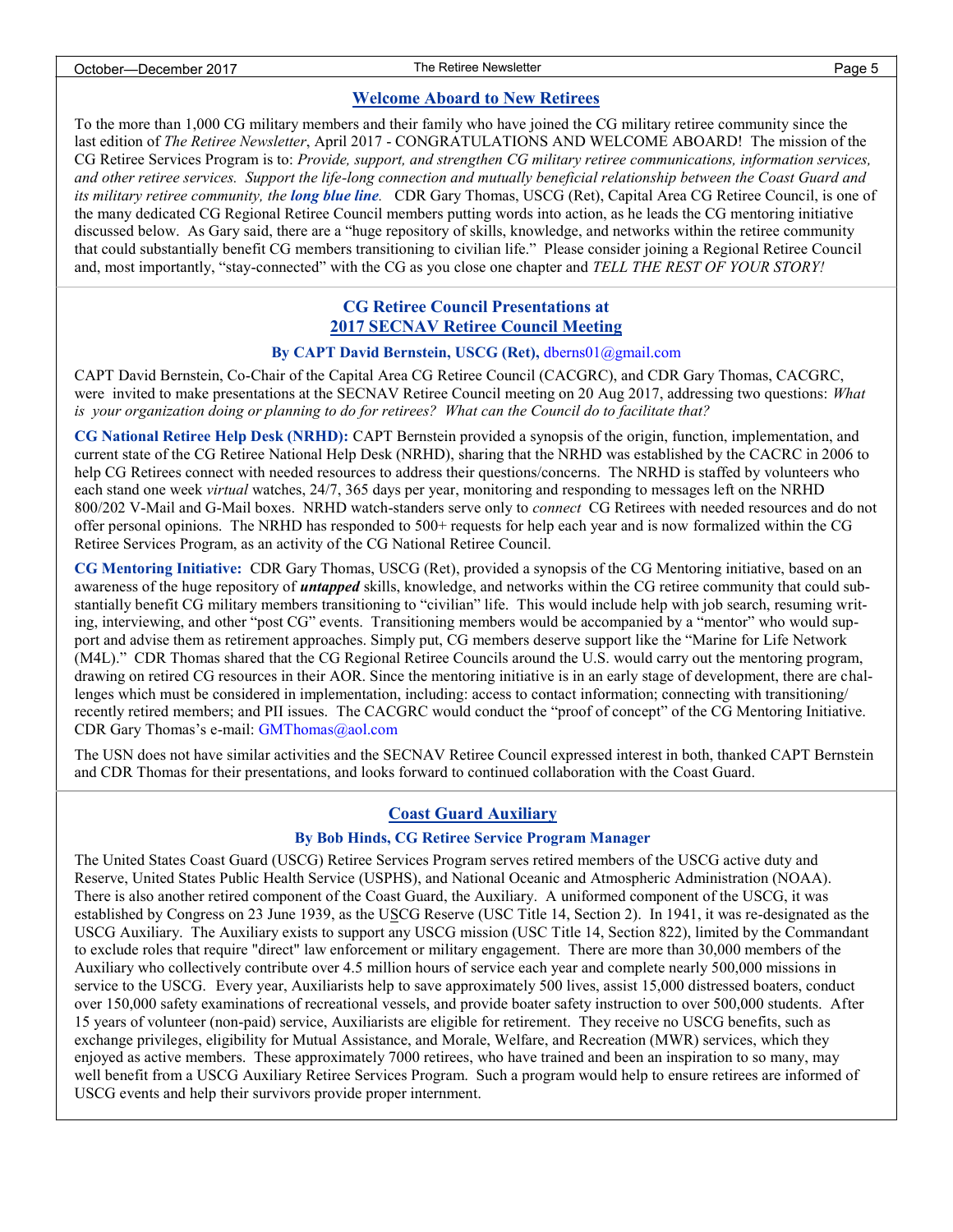# **Mr. Norman G. Paulhus, Jr. No Greater Friend to the Coast Guard** By Bob Hinds,

CG Retiree Service Program Manager

I'm deeply saddened to share that Mr. Norman G. Paulhus, Jr. passed away on Aug. 25, 2017. It was a sincere honor and privilege to attend Norm's funeral with family and friends on Sept. 6, 2017. Norm, for almost half his 67 years, was a loyal *FAN* and friend of the CG. For years, every day, Norm scanned media reports, press releases, newsletters, and stories from nationwide sources about the CG and sent five-six selected items to friends & followers within and outside the CG. The Posthumous COA to Norm, which I presented to his sister, Ms. Kathy Fain, with family and friends, capture the heart of the story:

*United States Coast Guard Retiree Services Program Presents This: Posthumous Certificate of Appreciation*

*To:*

#### **MR. NORMAN G. PAULHUS, JR.**

*A famous poet once said... "A Friend May Well Be Reckoned the Masterpiece of Nature."* 

*For 35 years, there has been no greater friend to the Coast Guard. For all your work and friendship, most recently "Norm Net" as a member of the Capital Area Retiree Council, YOUR Coast Guard family thanks you - BZ!*

For the Commandant,



A. S. MCKINLEY Rear Admiral, U.S. Coast Guard Reserve Acting Director of Reserve and Military Personnel



# **U.S. Coast Guard Recruiting ► 4,000 Recruits Needed**

"In order to recruit 4,000 enlisted personnel, the recruiting offices have to interview 40,000 applicants," said Chief Petty Officer Benjamin Harris, RIC, Recruiting Office Los Angeles. "Only 80 percent of those applicants processed by the recruiting offices will complete boot camp at Cape May. In 2018, Harris expects that the target number of enlisted personnel will be reduced to 3,900. Most reserve applicants are interested in maritime law enforcement, so it's the recruiter's job to expose them to other opportunities for service and provide them options for their final decision. Finding 4,000 recruits is an unenviable task, but the personnel of the recruiting offices are and will continue to meet their goals. You can help by referring qualified candidates to the recruiting offices or to the Coast Guard's website: [https://www.gocoastguard.com/chat-now.](https://www.gocoastguard.com/chat-now)

### **U. S. Public Health Service (PHS) Symposium**

**53rd U.S. Public Health Service Symposium in Dallas:** Join us in Dallas the week of 4 June 2018 for the 2018 USPHS Scientific and Training Symposium. The Intercontinental Dallas will host this annual gathering of over 1,000 attendees. Reconnect with fellow retired members of the Public Health Service. Learn about the latest work of active duty members. Hear from 20th Surgeon General Dr. Jerome Adams and Assistant Secretary for Health Dr. Brett Giroir. Speak directly with the Chief Professional Officers for each of the PHS professional categories. Do you have questions about retirement from the Public Health Service? A Retirement Seminar will be hosted on Monday, 4 June. Take your Dinner Dress White Jacket uniform out of the closet. Get a ticket to the formal Anchor and Caduceus Dinner. Find more details at: [http://symposium.phscof.org/](https://urldefense.proofpoint.com/v2/url?u=http-3A__symposium.phscof.org_&d=DwMF-g&c=0NKfg44GVknAU-XkWXjNxQ&r=8f34AzkPGUyoG_RgO1p8Skqe3LdTjdbk9qDKSE-nyaA&m=Co2Nx4aBf9VCkwCwRQAkWcp68EwDF-NXmc39ssiO-_E&s=9QeXNKG4tNxigcY5ojAypl_d3TzEViNlvN1R6sJyt0U&e=)

### **Survivor Benefit Plan and Dependent Children with a Disability**

The Howard P. "Buck" McKeon National Defense Authorization Act for Fiscal Year 2015 (FY15 NDAA), amended the law to permit military members and retirees the option to direct payment of a Survivor Benefit Plan (SBP) Annuity for a dependent child to a Special Needs Trust (SNT). A SNT is a legal instrument specifically designed for the benefit of a person with a disability. In some cases, this may preserve the beneficiary's eligibility for other federal or state benefits. To be eligible to elect the option to cover the SNT under SBP, the member or retiree must have previously elected Spouse and Child or Child Only coverage for a disabled child under the SBP. There must also be an established and certified SNT. If you have a dependent disabled child, we recommend you consult with an attorney about establishing a SNT and then contact PPC-RAS for information about changing your child coverage to the SNT.

PPC-RAS POC: Mr. Robert D. Teetsel, Chief, Legal Services Office, 785-339-3596, [Robert.D.Teetsel@uscg.mil.](mailto:Robert.D.Teetsel@uscg.mil)  Additional information is available at: www.dfas.mil/retiredmilitary/provide/sbp/special-needs-trust.html.

#### **Important Information Regarding Your Medical Benefits. Are You Nearing Your 65th Birthday?**

When you turn 65, your medical benefits will change. MEDICARE will become your primary medical coverage and TRICARE pays secondary to MEDICARE. You MUST enroll in MEDICARE PART B to retain your TRICARE coverage. If you are within 90 days of your 65<sup>th</sup> birthday, you should log on to [www.ssa.gov](http://www.ssa.gov) or [www.medicare.gov](http://www.medicare.gov) to enroll in MEDICARE PART B. Additional information is accessible at: [www.tricare.mil/Welcome/Eligibility/MedicareEligible.aspx?sc\\_database=web](http://www.tricare.mil/Welcome/Eligibility/MedicareEligible.aspx?sc_database=web) or by phone at 1- 866-773-0404. You may also call the Defense Enrollment Eligibility Reporting System (DEERS) at 800-538-9552.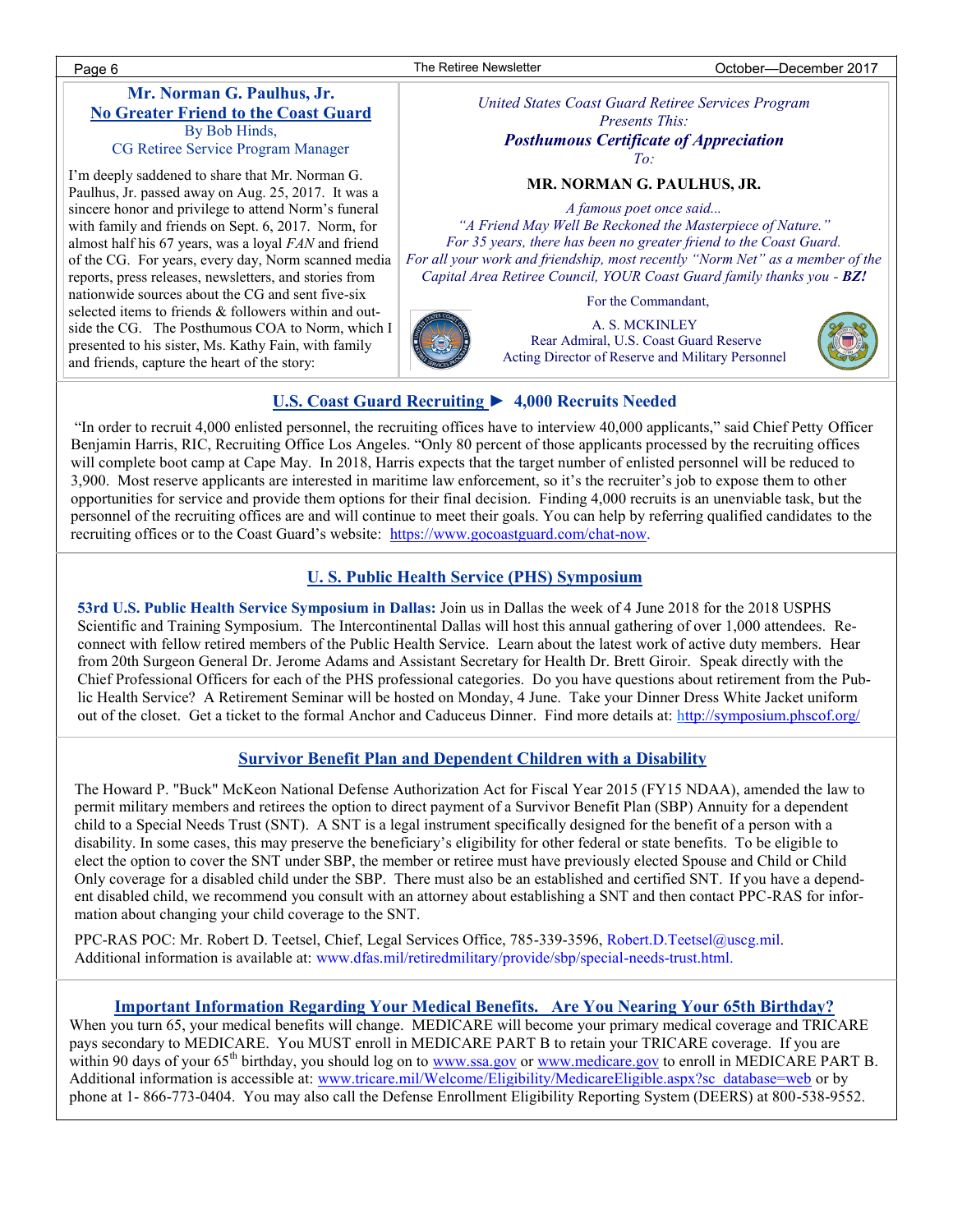# **Pay & Personnel Center, Retiree & Annuitant Services (RAS) - Directory Assistance**

**Directory Assistance and Other Important Phone Numbers & Websites (Pgs 7-9) will only be published in the October editions of the newsletter and will be accessible at:** [www.dcms.uscg.mil/portals/10/cg-1/ppc/ras/rasdirectory.pdf](http://www.dcms.uscg.mil/portals/10/cg-1/ppc/ras/rasdirectory.pdf)

#### **Questions, Address or Direct-Deposit Changes**

#### **If you need information or have questions about:**

- Your retired or survivor benefit plan (SBP) annuity payments
- Your retired/annuitant statement
- IRS Form 1099-R (reporting taxable income)

#### **or you need to change:**

- Your and your dependents' home mailing address (for retired/annuitant statement, newsletter, 1099-R, correspondence)
- Your financial institution or account number for your direct deposit
- Report a change to your designation of beneficiary for payment of unpaid retired pay (Note: use Form \*CG PPC -3600 Designation of Beneficiary for Payment of Unpaid Retired Pay)

You may make the requests listed above by **telephone,** by **fax** or in **writing.** The telephone and fax numbers are:

> Toll free: 1-800-772-8724 Commercial: (785) 339-3415 Fax: (785) 339-3770

#### **Allotments, SBP Coverage and Beneficiary Changes**

#### **If you need to:**

- Start, stop or change an allotment (you may use Form \*CG PPC-7221 Retired Allotment Authorization Form, fax in the form or a written request, call us or send us an e-mail request).
- Report a change to your survivor benefit plan (SBP) coverage (must be in writing)

You may **fax** your request to (785) 339-3770 or mail to:

Commanding Officer (RAS) USCG Pay & Personnel Center 444 SE Quincy St Topeka, KS 66683-3591

*(\*) Note: Forms are available from the PPC website at:*  www.dcms.uscg.mil/ppc/pd/forms/ or *directly from the IRS.*

#### **E-mail: PPC-DG-RAS@uscg.mil**

**Website:** www.dcms.uscg.mil/ppc

#### **Income Tax Withholding Changes**

#### **If you need to:**

- Start or change the amount of state tax withholding (retirees can call, e-mail, fax or use \*IRS Form W-4, or state form. **If using IRS form, indicate that the form is for state income tax withholding, not federal, which state it's for and the dollar amount to be withheld, (minimum amount is \$10.00, no cents)**)**.** We cannot withhold state tax for annuitants
- Change your federal income tax withholding (retirees use Form W-4, annuitants use Form W-4P)
- Change exemptions or additional withholding

Federal tax changes **must** be in writing. The original Form IRS W-4 or W-4P must be mailed to PPC (RAS) for action and filing, per IRS requirements. PPC (RAS) cannot accept a faxed W-4 or W-4P. Please mail to:

> Commanding Officer (RAS) USCG Pay & Personnel Center 444 SE Quincy St Topeka, KS 66683-3591

*(\*) Note: Forms are available from the PPC website at:*  www.dcms.uscg.mil/ppc/pd/forms/ *or directly from the IRS.*

#### **Report of Death**

To report the death of a Coast Guard, NOAA or PHS retiree/ annuitant call:

> Toll free: 1-800-772-8724 Commercial: (785) 339-3415 Fax: (785) 339-3770

#### **Or write:**

Commanding Officer (RAS) USCG Pay & Personnel Center 444 SE Quincy St Topeka, KS 66683-3591

Email articles, reunions, notices, comments, etc. for The Retiree Newsletter to: Robert.C.Hinds@uscg.mil. **The deadline for submission of input for the January 2017 edition of The Retiree Newsletter is 10 Nov 2017.**

#### **RETIREE CUSTOMER SERVICE**

#### **1-800-PPC-USCG/1-800-772-8724**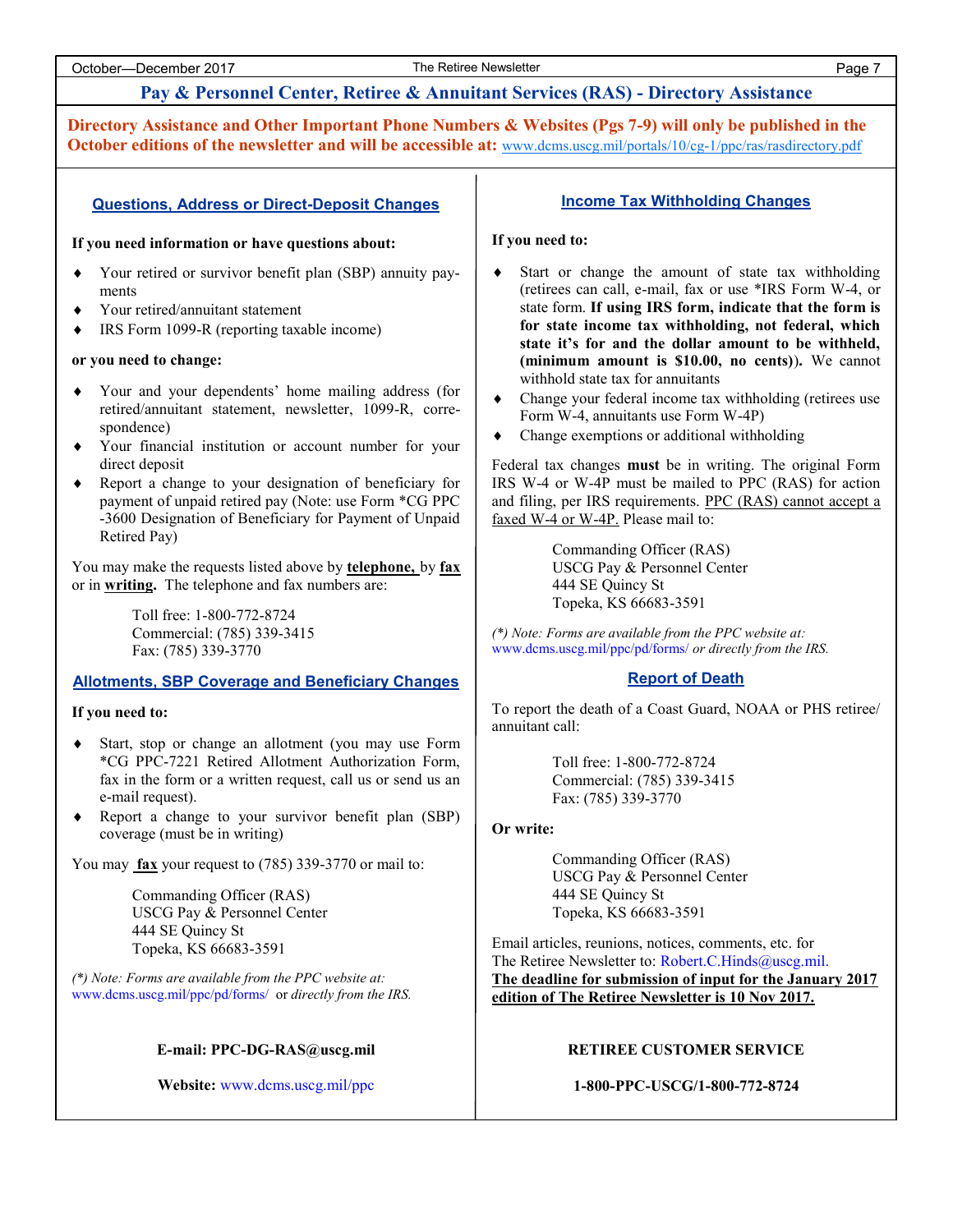Page 8 The Retiree Newsletter **Newsletter** October—December 2017

| <b>Medical/Dental Benefits</b>                                                                                   | <b>Phone</b>                                                                                  | <b>Websites/Notes</b>                                                                                                                                                                                                                                                                                                                             |
|------------------------------------------------------------------------------------------------------------------|-----------------------------------------------------------------------------------------------|---------------------------------------------------------------------------------------------------------------------------------------------------------------------------------------------------------------------------------------------------------------------------------------------------------------------------------------------------|
| Eligibility (DEERS)/ID Cards                                                                                     | 1-800-538-9552<br>(TTY/TDD)                                                                   | www.tricare.mil/deers                                                                                                                                                                                                                                                                                                                             |
|                                                                                                                  | 1-866-363-2883                                                                                | In CA: 1-800-334-4162; In AK & HI 1-800-527-5602                                                                                                                                                                                                                                                                                                  |
| Mail-Order Pharmacy                                                                                              | 1-877-363-1303                                                                                | www.tricare.mil/mybenefit/home/<br><b>Prescriptions/Filling Prescriptions/TMOP</b>                                                                                                                                                                                                                                                                |
| Retiree Dental Plan                                                                                              | 1-888-838-8737                                                                                | www.trdp.org                                                                                                                                                                                                                                                                                                                                      |
| <b>TRICARE Overseas</b>                                                                                          | 1-888-777-8343                                                                                | www.tricare.mil/mybenefit/home/overview/<br><b>Regions/RegionsNonUS</b>                                                                                                                                                                                                                                                                           |
| <b>TRICARE United States</b>                                                                                     | Phone numbers on<br>their website                                                             | http://tricare.mil                                                                                                                                                                                                                                                                                                                                |
|                                                                                                                  |                                                                                               | www.tricare.mil/tfl/default.cfm                                                                                                                                                                                                                                                                                                                   |
| <b>TRICARE For Life</b>                                                                                          | 1-866-773-0404                                                                                | www.tricare.mil/LifeEvents/Retiring                                                                                                                                                                                                                                                                                                               |
| TRICARE Eligibility-Pharmacy<br>(Medicare info)                                                                  | 1-877-363-1303                                                                                | www.tricare.mil/ CoveredServices/Pharmacy/<br><b>Eligibility.aspx</b>                                                                                                                                                                                                                                                                             |
| Federal Long-Term Health Insurance                                                                               | 1-800-582-3337                                                                                | www.opm.gov/insure/ltc/                                                                                                                                                                                                                                                                                                                           |
| CG Health Benefits Advisor                                                                                       | 1-800-942-2422                                                                                |                                                                                                                                                                                                                                                                                                                                                   |
| <b>Veterans Benefits</b>                                                                                         | <b>Phone</b>                                                                                  | <b>Websites/Notes</b>                                                                                                                                                                                                                                                                                                                             |
| Department of Veterans Affairs                                                                                   | 1-800-827-1000                                                                                | www.va.gov                                                                                                                                                                                                                                                                                                                                        |
|                                                                                                                  |                                                                                               |                                                                                                                                                                                                                                                                                                                                                   |
|                                                                                                                  | 1-800-669-8477                                                                                | www.insurance.va.gov                                                                                                                                                                                                                                                                                                                              |
| Insurance Information<br>Veteran's Group Life Insurance                                                          |                                                                                               | www.insurance.va.gov/sglisite/vgli/vgli.htm                                                                                                                                                                                                                                                                                                       |
| New VGLI Applications and VGLI<br>Reinstatements:<br><b>OSGLI</b><br>PO Box 41618<br>Philadelphia, PA 19176-9913 | 1-800-419-1473<br>Overseas phone<br>$(973) 548 - 5699$<br>Overseas fax#<br>$(973) 548 - 5300$ | Death and accelerated benefits claims only:<br>Fax: 1-877-832-4943<br>All other fax inquiries: 1-800-236-6142 or<br>e-mail: osgli.claims@prudential.com<br>All other inquiries: osgli.osgli@prudential.com<br><b>General Correspondence:</b><br>Office of Servicemembers' Group Life Insurance<br>80 Livingston Avenue<br>Roseland, NJ 07068-1733 |
| Federal Benefits for Veterans and<br>Dependents                                                                  | 1-800-827-1000                                                                                | www.va.gov/opa/vadocs/current_benefits.asp<br>VA Pamphlet 80-02-1                                                                                                                                                                                                                                                                                 |

**https://public.govdelivery.com/accounts/USDHSCG/subscriber/new?topic\_id=USDHSCG\_56 and enter your** 

**email address to subscribe.**

*(Continued on page 9)*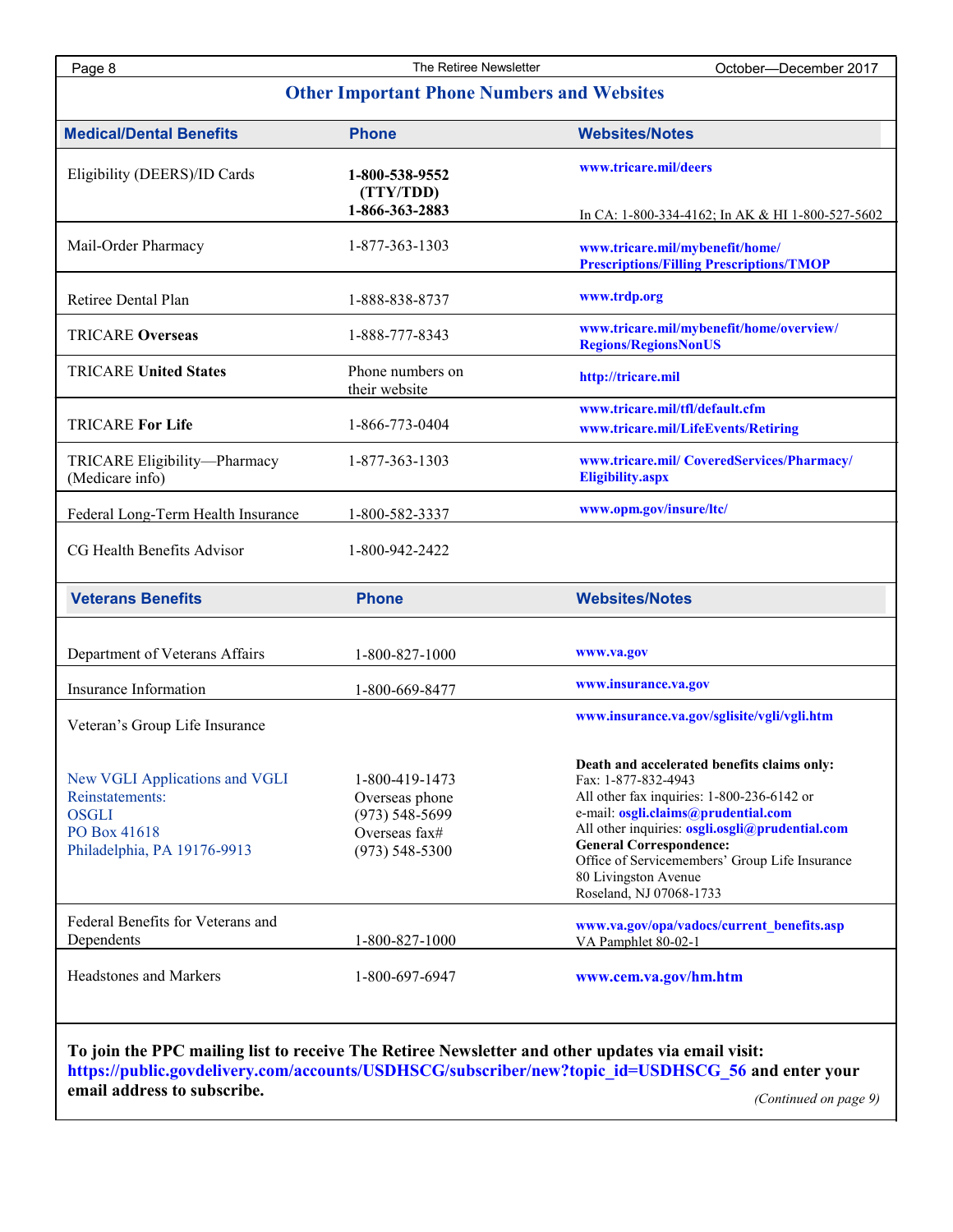| October-December 2017                                                                                                                                                                                                                                                                                      |              | The Retiree Newsletter                         | Page 9                                                                                                                                                                                                                            |  |  |
|------------------------------------------------------------------------------------------------------------------------------------------------------------------------------------------------------------------------------------------------------------------------------------------------------------|--------------|------------------------------------------------|-----------------------------------------------------------------------------------------------------------------------------------------------------------------------------------------------------------------------------------|--|--|
| (Continued from page 8)<br><b>Other Important Phone Numbers and Websites</b>                                                                                                                                                                                                                               |              |                                                |                                                                                                                                                                                                                                   |  |  |
| <b>Other</b>                                                                                                                                                                                                                                                                                               |              | <b>Phone</b>                                   | <b>Websites/Notes</b>                                                                                                                                                                                                             |  |  |
| Final Active Duty Pay                                                                                                                                                                                                                                                                                      |              | 1-866-772-8724<br>Overseas<br>$(785)$ 339-2200 | www.dcms.uscg.mil/ppc/separations/finalpay/<br>Commanding Officer (SEP)<br>USCG Pay & Personnel Center<br>444 SE Quincy St<br>Topeka, KS 66683-3591                                                                               |  |  |
| Contact PPC (SEP) for information on Severance Pay, Separation Pay, Disability Severance Pay, LES's, IRS Form W-2.                                                                                                                                                                                         |              |                                                |                                                                                                                                                                                                                                   |  |  |
| <b>Travel Claims</b>                                                                                                                                                                                                                                                                                       |              | 1-866-772-8724<br>Overseas<br>$(785)$ 339-2200 | www.dcms.uscg.mil/ppc/travel/<br>Send final travel claim to:<br>Commanding Officer (TVL)<br>USCG Pay & Personnel Center<br>444 SE Quincy St.<br>Topeka, KS 66683-3591                                                             |  |  |
| Service Records                                                                                                                                                                                                                                                                                            |              | $(314) 801 - 0800$                             | www.archives.gov/veterans/military-<br>service-records/<br>Write to: National Personnel Records Center<br>Military Personnel Records<br>1 Archives Drive<br>St. Louis, MO 63138-1002                                              |  |  |
| Veterans or next-of-kin of a deceased veteran can log on www.archives.gov/veterans/military-service-records and make re-<br>quests. All others must write in and include complete name, rank/grade, SSN, dates of service and date of birth of the veteran.<br>DD-214s are also available via the website. |              |                                                |                                                                                                                                                                                                                                   |  |  |
| Social Security                                                                                                                                                                                                                                                                                            |              | 1-800-772-1213                                 | www.ssa.gov                                                                                                                                                                                                                       |  |  |
| WWII U.S. Merchant Marine Awards<br>and Decorations                                                                                                                                                                                                                                                        |              | $(202)$ 366-2646                               | www.marad.dot.gov/mariners/mariner<br>Maritime Administration<br>U.S. Department of Transportation<br>200 New Jersey Ave, SE<br>Washington, DC 20590                                                                              |  |  |
| CG National Retiree<br><b>Help Desk</b>                                                                                                                                                                                                                                                                    | or toll free | $(202)$ 475-5381<br>1-833-224-6743             | G-mail: NRHDesk@gmail.com<br><b>Do NOT send Personally Identifiable Information</b><br>(e.g. SSN, EMPID) to the CG NRHD. See:<br>www.dcms.uscg.mil/Portals/10/CG-1/retiree/docs/pdf/NRHD_PII_NOTICE.pdf?ver=2017-08-07-083504-783 |  |  |

# **Coast Guard Connection Newsletter**

**Coast Guard Connection** is a quarterly newsletter for retired senior leaders from the U. S. Coast Guard providing a focused sampling of current events and service initiatives, including updates on budget, Human Capital, Legislative, Public Affairs, and Outreach. A link to this publication is accessible at: www.dcms.uscg.mil/retiree

# **CG Social Media Sites**

A list of Official USCG Social Media Sites, including all Social Media (Facebook & Twitter) is accessible at: http://coastguard.dodlive.mil/ official-sites/

# **CG Distribution Lists**

You can subscribe to Coast Guard Distribution Lists from the USCG Public Affairs News Room at: www.news.uscg.mil

(Click on "**Subscribe now"** in right hand column below "Subscribe to CG News"

### **U. S. Army, Air Force, and Navy Retiree Newsletters**

ARMY (*ECHOES*): https://soldierforlife.army.mil/retirement/echoes AIR FORCE (*AFTERBURNER*): http://www.retirees.af.mil/Library/Afterburner/ NAVY (*SHIFT COLORS*)*:* http://www.public.navy.mil/bupers-npc/reference/publications/shiftcolors/Pages/default.aspx